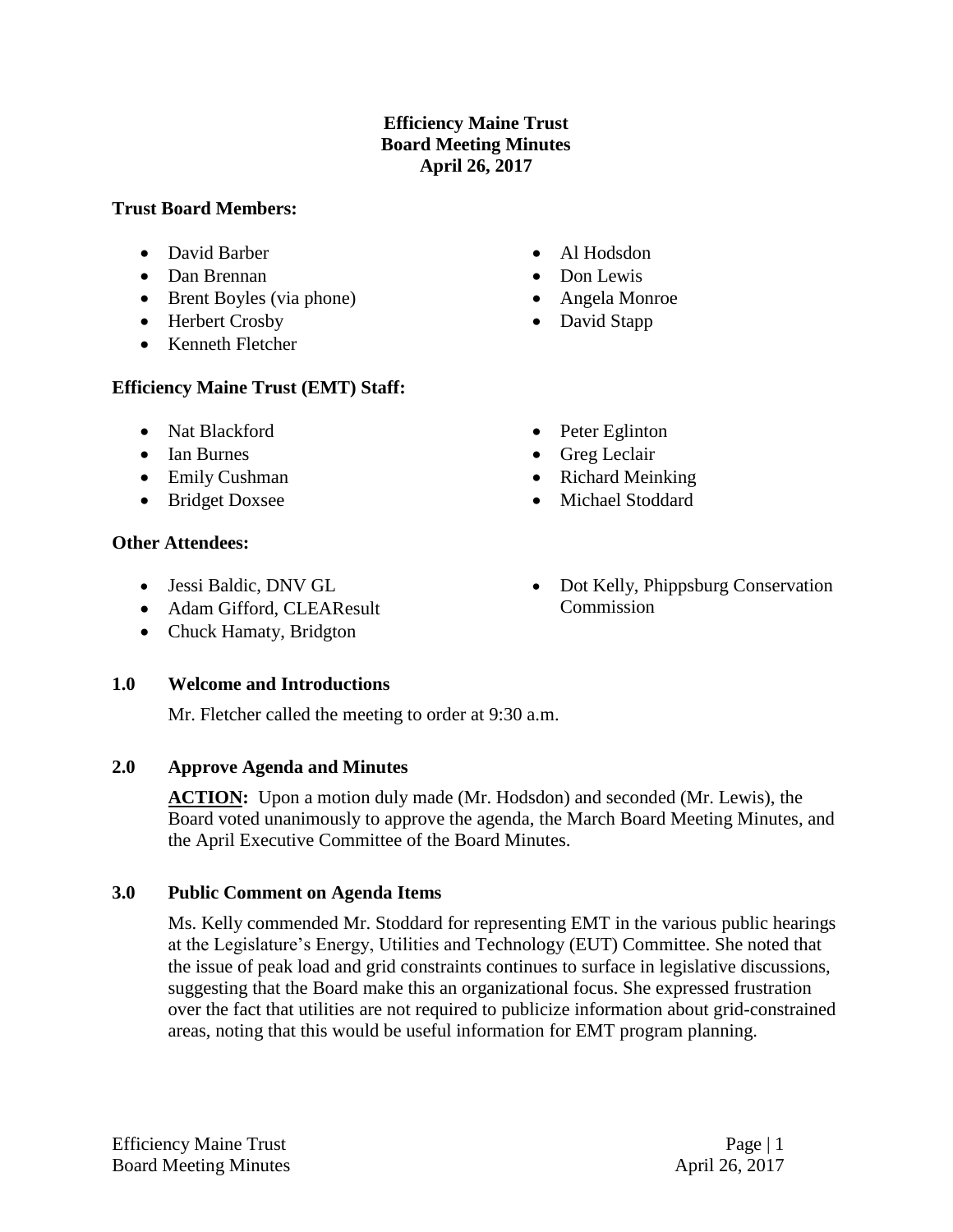### **4.0 Executive Director's Report**

Mr. Stoddard summarized the Executive Director's Report. Following are items highlighted during his presentation:

- Mr. Stoddard noted that Mr. Fletcher and Mr. Stapp were reappointed to the EMT Board. The EUT Committee voted to confirm their nominations after confirmation hearings. Ms. Monroe congratulated the two Board members on their thoughtful responses to legislators' questions and positive representation of the organization.
- Mr. Stoddard summarized other activity at the Legislature. EMT testified on a number of bills, including LD 260 – a proposal to elevate the Governor's Energy Office (GEO) to Commissioner status and expand its staffing and resources using \$300,000 from EMT's budget. He also highlighted two bills relating to the Regional Greenhouse Gas Initiative (RGGI) revenue reductions and proposals for stabilizing EMT's RGGI program budgets. One bill calls for a reduction in the \$3 million disbursement to Affected Customers, while the other proposes relaxing the requirement that EMT split the RGGI spending 50-50 between the residential and commercial & industrial (C&I) programs.
- Mr. Stoddard also summarized recent activity at the Public Utilities Commission (PUC). He noted that PUC Staff approved EMT's proposed budget adjustment requests to help fully fund the Home Energy Savings Program (HESP). Within the low-income stipulation, PUC Staff are currently reviewing a new proposal from the Office of the Public Advocate (OPA) that EMT relax its eligibility criteria for electric and natural gas low-income programs. Mr. Stoddard explained that this would not necessarily increase the number of eligible customers; it would simply allow EMT greater flexibility in identifying low-income customers.
- The C&I Prescriptive Program is on track to fully invest its electric budget. While the number of natural gas projects is growing, there remains room for improvement. To that end, EMT staff continues to work with natural gas utilities to find ways to collaborate on customer outreach efforts.
- Similarly, the C&I Custom Program has a healthy pipeline of electric projects, uptake of natural gas and unregulated-fuels projects is lagging.
- Mr. Stoddard attended a presentation for a new Maine Advanced Buildings project in Portland. It is a 45-unit multifamily building that meets Passive House Institute standards, achieves exceptionally low air-leakage and meets MaineHousing's low dollar-per-square-foot criteria.
- The Low-Income Home Energy Savings Program (LIHESP) continues to focus on offering enhanced incentives with a customer co-pay. Staff has noted that ensuring customers have "skin in the game" is particularly helpful with heat pumps, in that it incentivizes people to use the device to its maximum capacity. The Program is complementing this approach with enhanced education and training. Staff is also pilot testing thermostats that can automatically prioritize heat pumps over less-efficient central heating systems.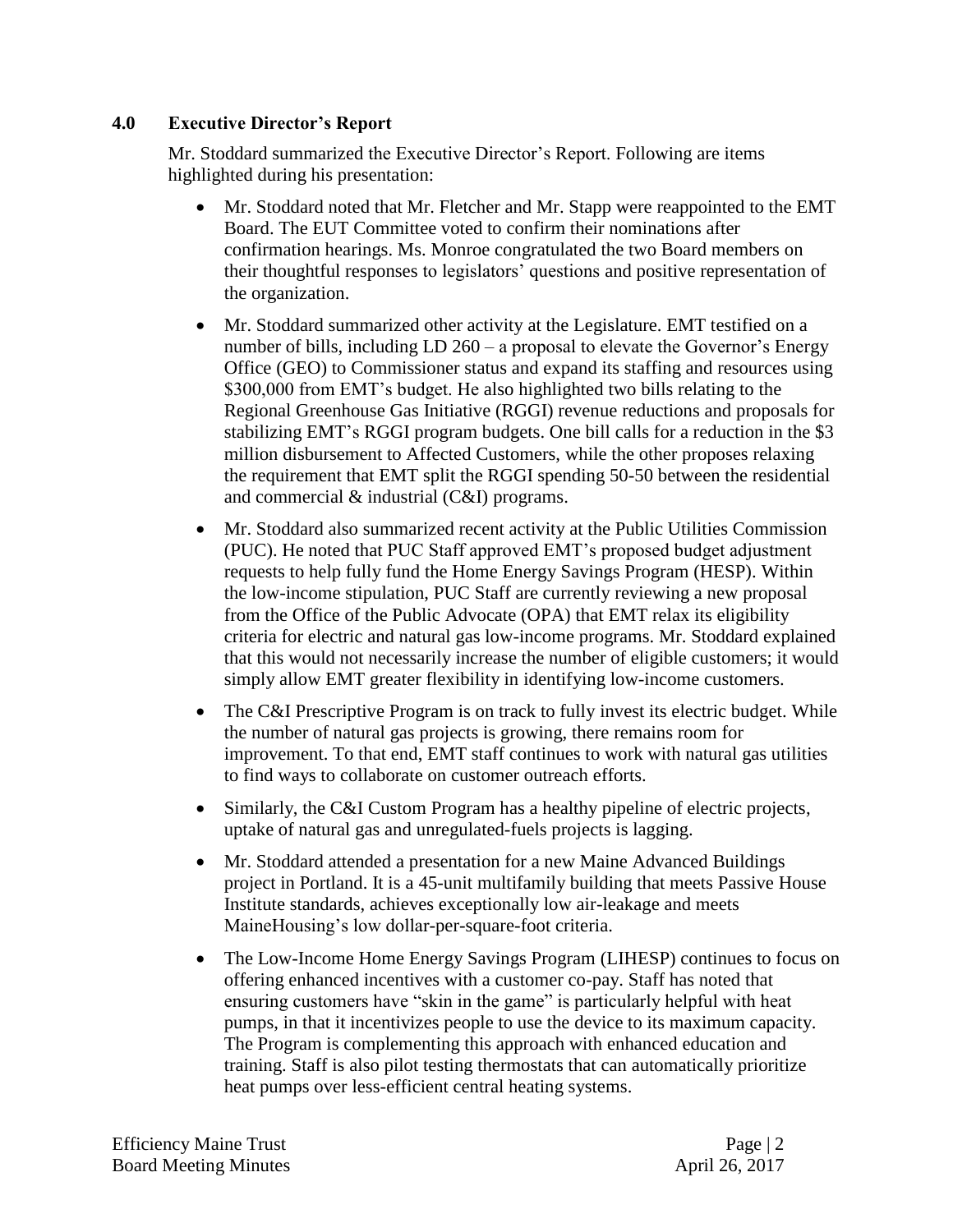### **5.0 Committee Report**

### **(a) Finance Committee**

## **i. REPORT on Monthly Revenues and Expenditures Report**

Mr. Leclair briefed the Board on revenues to date, as detailed in the most recent FY2017 Financial Report.

Mr. Lewis indicated his concern that a \$1 million budget for program evaluation seems excessive and raised questions about the level of impartiality in how evaluations are being managed. He suggested that the Board members get more involved in the process. Mr. Stoddard clarified that the PUC set the evaluation budget at 2% of EMT's total program budget. Mr. Barber suggested that updates on evaluations be included as a standing item on the Program Committee agenda. In that way, the Board can stay abreast of evaluation activity and provide input throughout the process.

### **ii. APPROVE "Housekeeping" Budget Adjustments for Long-Term Contracts and ARRA State Energy Program (SEP) Revolving Loan Fund**

Mr. Leclair described the Staff's proposal to bring the Long-Term Contract (LTC) budget in line with remaining approved projects under contract within the C&I Custom Program. He also explained that recent Board-approved changes to the ARRA-SEP Revolving Loan Fund (RLF) to support HESP rendered certain budget items unnecessary; the RLF will no longer earn interest nor incur loan servicing fees. Staff proposes removing these items from the budget.

**ACTION:** Upon a motion duly made (Mr. Hodsdon) and seconded (Mr. Lewis), the Board voted unanimously to adjust the FY 2017 budget to amend the FY 2017 LTC budget and the FY 2017 ARRA-SEP budget to reflect the changes detailed in Mr. Leclair's memo dated April 26, 2017.

## **iii. APPROVE Sole Source Contract for Implementation of Federal Funds through the Home Energy Savings Program**

Mr. Stoddard explained that the federal funds the Board recently approved for use in HESP are subject to specific and extensive federal regulations. To facilitate compliance with these federal requirements, and to avoid the risk of extending these requirements to the program's use of non-federal funds, Staff recommends issuing a separate contract to the existing HESP delivery team.

**ACTION:** Upon a motion duly made (Mr. Hodsdon) and seconded (Mr. Stapp), the Board voted unanimously to authorize the Executive Director to enter into a sole source contract with CLEAResult for up to \$1,026,497.79, on a time and materials basis using existing rates that were the result of a prior competitive bid, to support HESP.